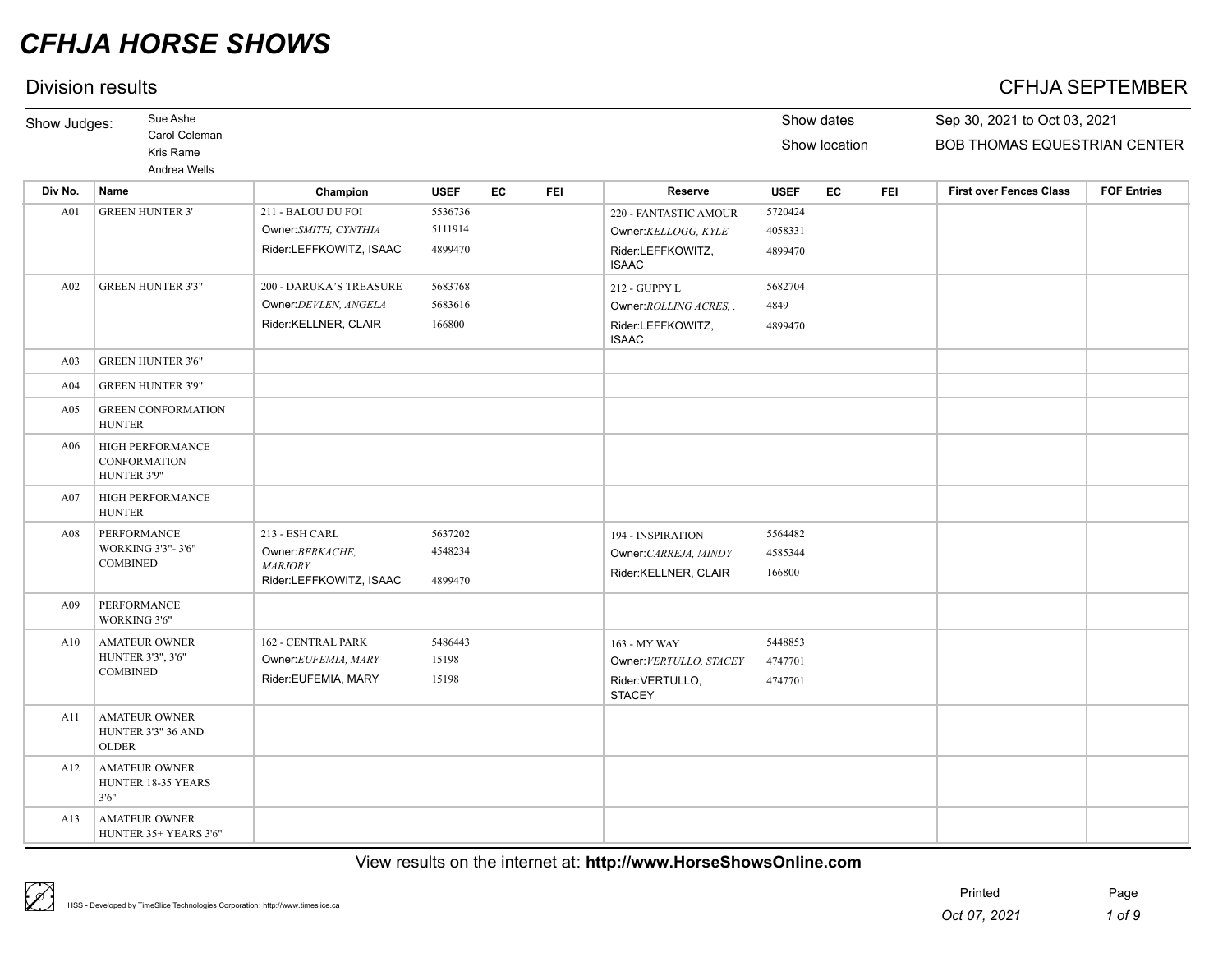## Division results CFHJA SEPTEMBER

| Show Judges:    | Sue Ashe                                     |                                                                                          |                               |           |            |                                                                                                             |                               | Show dates    |            | Sep 30, 2021 to Oct 03, 2021   |                    |
|-----------------|----------------------------------------------|------------------------------------------------------------------------------------------|-------------------------------|-----------|------------|-------------------------------------------------------------------------------------------------------------|-------------------------------|---------------|------------|--------------------------------|--------------------|
|                 | Carol Coleman<br>Kris Rame<br>Andrea Wells   |                                                                                          |                               |           |            |                                                                                                             |                               | Show location |            | BOB THOMAS EQUESTRIAN CENTER   |                    |
| Div No.         | Name                                         | Champion                                                                                 | <b>USEF</b>                   | <b>EC</b> | <b>FEI</b> | <b>Reserve</b>                                                                                              | <b>USEF</b>                   | EC            | <b>FEI</b> | <b>First over Fences Class</b> | <b>FOF Entries</b> |
| A14             | SMALL JUNIOR HUNTER<br>3'6''                 |                                                                                          |                               |           |            |                                                                                                             |                               |               |            |                                |                    |
| A15             | JUNIOR HUNTER LARGE                          |                                                                                          |                               |           |            |                                                                                                             |                               |               |            |                                |                    |
| A16             | JUNIOR HUNTER 3'3"<br><b>SMALL</b>           | 314 - I.M. GOLD<br>Owner: BENNER, BAILEY<br>Rider:BENNER, BAILEY                         | 5604022<br>5418590<br>5418590 |           |            | 361 - DIAMORA<br>Owner:MACHADO,<br><b>ADRIANA</b><br>Rider:MACHADO,<br><b>ADRIANA</b>                       | 5328169<br>5679419<br>5679419 |               |            |                                |                    |
| A17             | JUNIOR HUNTER 3'3"<br>LARGE                  |                                                                                          |                               |           |            |                                                                                                             |                               |               |            |                                |                    |
| A18             | PONY HUNTER-SMALL                            |                                                                                          |                               |           |            |                                                                                                             |                               |               |            |                                |                    |
| A19             | PONY HUNTER-MEDIUM                           | 234 - LUMIERE<br>Owner: MORRELL,<br><b>SUSANNAH</b><br>Rider:MORRELL,<br><b>SUSANNAH</b> | 5638022<br>5448518<br>5448518 |           |            | 325 - CHERRYBROOK JUST BL 5205246<br>Owner:SPAFFORD,<br><b>LILYANA</b><br>Rider:MORRELL,<br><b>SUSANNAH</b> | 5547313<br>5448518            |               |            |                                |                    |
| A20             | PONY HUNTER-LARGE                            | 359 - IMPERIAL SILVER<br>Owner:GIARRUSSO,<br><b>FRANCESCA</b><br>Rider:LOMEL, RACHAEL    | 5639860<br>5478078<br>5182807 |           |            | 380 - MILLPOINT'S ROCK CAN 5117535<br>Owner: MIRZA, NADIA<br>Rider:LOMEL, RACHAEL                           | 5671210<br>5182807            |               |            |                                |                    |
| A21             | <b>GREEN PONY</b><br>HUNTER-SMALL/MEDIU<br>M |                                                                                          |                               |           |            |                                                                                                             |                               |               |            |                                |                    |
| A22             | <b>GREEN PONY</b><br>HUNTER-LARGE            |                                                                                          |                               |           |            |                                                                                                             |                               |               |            |                                |                    |
| C <sub>01</sub> | TAKE 2 THOROUGHBRED<br><b>HUNTER</b>         |                                                                                          |                               |           |            |                                                                                                             |                               |               |            |                                |                    |
| CO <sub>2</sub> | <b>ADULT AMATEUR</b><br>HUNTER COMBINED      | 369 - INSIGNIA<br>Owner: BARISH, BHUVANA<br>Rider: BARISH, BHUVANA                       | 5469173<br>5645247<br>5645247 |           |            | 401 - I'LL SAY JSF<br>Owner: HALLEY, CAMRYN<br>Rider:ALL, MEGAN                                             | 5052465<br>5059692<br>5010704 |               |            |                                |                    |
| CO <sub>3</sub> | <b>ADULT AMATEUR</b><br>HUNTER 36-49 YEARS   |                                                                                          |                               |           |            |                                                                                                             |                               |               |            |                                |                    |
| CO <sub>4</sub> | <b>ADULT AMATEUR</b><br>HUNTER 50+ YEARS     |                                                                                          |                               |           |            |                                                                                                             |                               |               |            |                                |                    |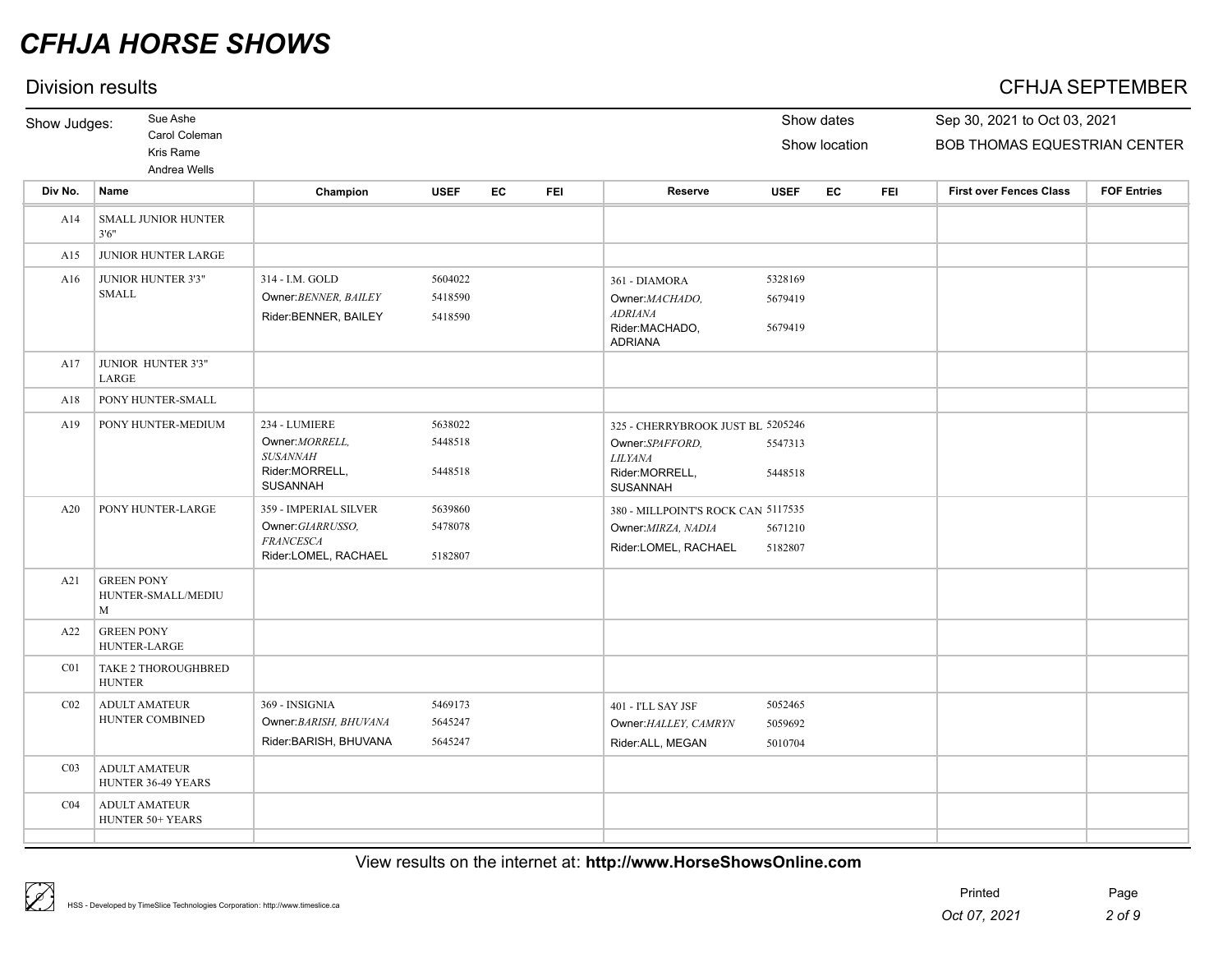## Division results CFHJA SEPTEMBER

| Show Judges:    | Sue Ashe                                                   |                                                                                 |                                        |    |            |                                                                                                      |                                                                | Show dates    |            | Sep 30, 2021 to Oct 03, 2021   |                    |  |  |
|-----------------|------------------------------------------------------------|---------------------------------------------------------------------------------|----------------------------------------|----|------------|------------------------------------------------------------------------------------------------------|----------------------------------------------------------------|---------------|------------|--------------------------------|--------------------|--|--|
|                 | Carol Coleman<br>Kris Rame<br>Andrea Wells                 |                                                                                 |                                        |    |            |                                                                                                      |                                                                | Show location |            | BOB THOMAS EQUESTRIAN CENTER   |                    |  |  |
| Div No.         | Name                                                       | Champion                                                                        | <b>USEF</b>                            | EC | <b>FEI</b> | Reserve                                                                                              | <b>USEF</b>                                                    | <b>EC</b>     | <b>FEI</b> | <b>First over Fences Class</b> | <b>FOF Entries</b> |  |  |
| CO <sub>5</sub> | <b>CHILDRENS</b><br>HUNTER-HORSE14 &<br><b>UNDER</b>       | 335 - CASINO ROYAL<br>Owner: ALCORN, EVA<br>Rider:ALCORN, EVA                   | 5500841<br>5452310<br>5452310          |    |            | 391 - BALOU DE COEUR JOYE 5630743<br>Owner:NICHOLS, RACHEL<br>Rider:CASPER,<br><b>MCKENZIE</b>       | 5454419<br>5480412                                             |               |            |                                |                    |  |  |
| C <sub>06</sub> | <b>CHILDRENS HUNTER</b><br><b>HORSE15-17</b>               | 171 - EAGLE<br>Owner: AMS DREAM, LLC<br>Rider:SKETCH, AVERY                     | 5414171<br>5684340<br>5540956          |    |            | 115 - EQUINOX<br>Owner: BILLINGS, ROB<br>Rider: MOORE, MADISON                                       | 4973787<br>224159<br>5323664                                   |               |            |                                |                    |  |  |
| CO7             | <b>CHILDRENS HUNTER</b><br>PONY - LARGE                    | 280 - TED E. BEAR<br>Owner: GUEMMER, EMMA<br>Rider:GUEMMER, EMMA                | 5065809<br>5439756<br>5439756          |    |            | 380 - MILLPOINT'S ROCK CAN 5117535<br>Owner: MIRZA, NADIA<br>Rider: MIRZA, NADIA                     | 5671210<br>5671210                                             |               |            |                                |                    |  |  |
| CO8             | <b>CHILDRENS</b><br><b>HUNTER-PONY</b><br><b>SMALL/MED</b> | 181 - FRONTPAGE<br>Owner:DEERFIELD<br>EQUESTRIAN LLC, .<br>Rider:HOPKINS, MERYL | 5114227<br>4976006<br>5590946          |    |            | 189 - BLUE MONDAY<br>Owner:DEWAR,<br><b>KATHERINE</b><br>Rider:DEWAR, ADELE                          | 5219039<br>162404<br>5498303                                   |               |            |                                |                    |  |  |
| C12             | <b>SMALL HUNTER</b>                                        |                                                                                 |                                        |    |            |                                                                                                      |                                                                |               |            |                                |                    |  |  |
| EO1             | <b>EQUITATION CLASSES</b>                                  |                                                                                 |                                        |    |            |                                                                                                      |                                                                |               |            |                                |                    |  |  |
| EQ <sub>2</sub> | <b>LEADLINE</b>                                            |                                                                                 |                                        |    |            |                                                                                                      |                                                                |               |            |                                |                    |  |  |
| EO3             | OPPORTUNITY WALK<br>TROT PLEASURE                          | 187 - PRETTY IN PINK<br>Owner:GOODMAN,<br>$MORGAN$<br>Rider:HEINEMAN, LAYLA     | OPPORTUI<br>5191066<br><b>OPPORTUI</b> |    |            | 311 - TOLD YA SO<br>Owner: DE MONTIS,<br><b>NATALIE</b><br>Rider: MOTTRAM, IVY                       | 5014802<br>5220681<br>$\mathbf{0}$                             |               |            |                                |                    |  |  |
| EO4             | <b>OPPORTUNITY</b><br><b>CROSSRAIL EQUITATION</b>          | 358 - WILLY WONKA<br>Owner: POWERS,<br><b>GEORGANN</b><br>Rider:TOTTLE, SOPHIA  | 4578970<br>38672<br><b>OPPORTUI</b>    |    |            | 281 - CEDARGLENS MASTER F 5010156<br>Owner: VITALE, GABRIELLA<br>Rider: VITALE,<br><b>GABRIELLA</b>  | <b>OPPORT</b><br><b>UNITY</b><br><b>OPPORTU</b><br><b>NITY</b> |               |            |                                |                    |  |  |
| EO <sub>5</sub> | OPP SHORT & LONG<br><b>STIRRUP</b>                         | 116 - WATCHUSAYIN<br>Owner: MOORE, MADISON<br>Rider:MOORE, GRAYSON              | 5357106<br>5323664<br>5568452          |    |            | 150 - IN THE NICK OF TIME<br>Owner: DUBILL,<br><b>CATHERINE</b><br>Rider:DUBILL,<br><b>CATHERINE</b> | 5582706<br>5645665<br>5645665                                  |               |            |                                |                    |  |  |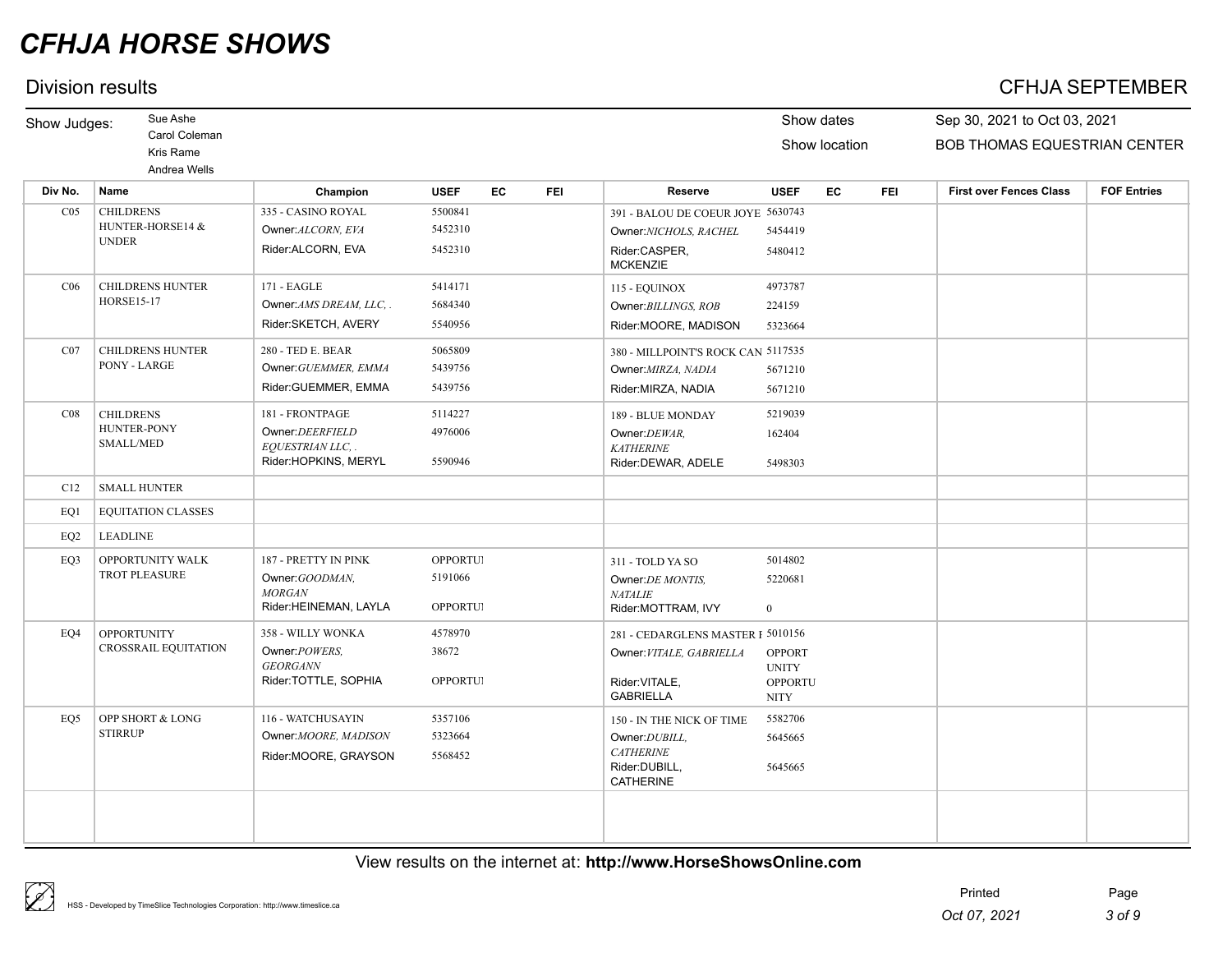## Division results CFHJA SEPTEMBER

| Show Judges:    | Sue Ashe                                  |                                    |             |    |            |                                               |             | Show dates    |            | Sep 30, 2021 to Oct 03, 2021        |                    |
|-----------------|-------------------------------------------|------------------------------------|-------------|----|------------|-----------------------------------------------|-------------|---------------|------------|-------------------------------------|--------------------|
|                 | Carol Coleman                             |                                    |             |    |            |                                               |             | Show location |            | <b>BOB THOMAS EQUESTRIAN CENTER</b> |                    |
|                 | Kris Rame                                 |                                    |             |    |            |                                               |             |               |            |                                     |                    |
|                 | Andrea Wells                              |                                    |             |    |            |                                               |             |               |            |                                     |                    |
| Div No.         | Name                                      | Champion                           | <b>USEF</b> | EC | <b>FEI</b> | <b>Reserve</b>                                | <b>USEF</b> | EC            | <b>FEI</b> | <b>First over Fences Class</b>      | <b>FOF Entries</b> |
| EQ6             | <b>BEGINNER EQUITATION</b>                | 291 - INDIGO SAPPHIRE              | 5659178     |    |            | 126 - TAKE TWO                                | 5738664     |               |            |                                     |                    |
|                 |                                           | Owner: HALSNIK, CAITLYN            | 5640920     |    |            | Owner: WHITAKER-                              | 4083855     |               |            |                                     |                    |
|                 |                                           | Rider:HALSNIK, CAITLYN             | 5640920     |    |            | <b>MARTES, ABIGAIL</b><br>Rider: BLAIN, GRACE | 5698862     |               |            |                                     |                    |
| EQ7             | PRE-ADULT EQUITATION                      | 148 - AVALANCHE                    | 5226225     |    |            | 389 - PLATO VDH                               | 5688515     |               |            |                                     |                    |
|                 | FENCES 2'6"                               | Owner:SMITH, KYLIE                 | 5221057     |    |            | Owner: BLACKIE, CHELSEA                       | 4040166     |               |            |                                     |                    |
|                 |                                           | Rider: SMITH, KYLIE                | 5221057     |    |            | Rider:BLACKIE,<br><b>CHELSEA</b>              | 4040166     |               |            |                                     |                    |
| EO <sub>8</sub> | PRE-CHILDREN'S                            | 277 - CARUSO                       | 5380976     |    |            | 118 - VENDETTA                                | 5612431     |               |            |                                     |                    |
|                 | <b>EQUITATION</b>                         | Owner: WATERS, CHUCK               | 28645       |    |            | Owner: BINGLER, ANNE                          | 130396      |               |            |                                     |                    |
|                 |                                           | Rider:KING, KENDALL                | 5477502     |    |            | Rider:HAYNES, MAGGIE                          | 5547774     |               |            |                                     |                    |
| EO <sub>9</sub> | <b>CHILDREN'S PONY</b>                    | 189 - BLUE MONDAY                  | 5219039     |    |            | 280 - TED E. BEAR                             | 5065809     |               |            |                                     |                    |
|                 | <b>EQUITATION</b>                         | Owner:DEWAR, KATHERINE             | 162404      |    |            | Owner: GUEMMER, EMMA                          | 5439756     |               |            |                                     |                    |
|                 |                                           | Rider:DEWAR, ADELE                 | 5498303     |    |            | Rider:GUEMMER, EMMA                           | 5439756     |               |            |                                     |                    |
| H <sub>B1</sub> | <b>HUNTER BREEDING</b><br><b>YEARLING</b> |                                    |             |    |            |                                               |             |               |            |                                     |                    |
| HB <sub>2</sub> | PONY HUNTER<br><b>BREEDING YEARLING</b>   |                                    |             |    |            |                                               |             |               |            |                                     |                    |
| HC1             | HUNTER CLASSICS                           |                                    |             |    |            |                                               |             |               |            |                                     |                    |
| J01             | .75-.85M                                  | 143 - A LASTING IMPRESSION         | 5221138     |    |            | 147 - PARADOX                                 | 5454039     |               |            |                                     |                    |
|                 |                                           | Owner: HARVILL, JENNIFER           | 5628033     |    |            | Owner: ELLIS, RILEY                           | 5495339     |               |            |                                     |                    |
|                 |                                           | Rider:HARVILL, JENNIFER            | 5628033     |    |            | Rider:ELLIS, RILEY                            | 5495339     |               |            |                                     |                    |
| J02             | .95m                                      | 270 - PORTHOS                      | 5741162     |    |            | 381 - JASPER III                              | 5404060     |               | 104VP68    |                                     |                    |
|                 |                                           | Owner: ZIEGLER, LAKEN              | 5566874     |    |            | Owner: HALO CAPITAL, .                        | 5306683     |               |            |                                     |                    |
|                 |                                           | Rider:ZIEGLER, LAKEN               | 5566874     |    |            | Rider:BURTON,                                 | 5282912     |               |            |                                     |                    |
|                 |                                           | 155 - FROUKJE                      | 5463558     |    |            | <b>CATHERINE</b>                              |             |               |            |                                     |                    |
|                 |                                           | Owner:FORSYTHE, SABRINA            | 5637979     |    |            |                                               |             |               |            |                                     |                    |
|                 |                                           | Rider:FORSYTHE,<br><b>SABRINA</b>  | 5637979     |    |            |                                               |             |               |            |                                     |                    |
| J03             | 1.00M                                     | 207 - SYVHOEJEGAARDS HURRY 5634228 |             |    | 105BV32    | $140 - LAX$                                   | 5432959     |               |            |                                     |                    |
|                 |                                           | Owner: PHILLIPS,                   | 4675297     |    |            | Owner: CENTENNIAL FARM                        | 6800        |               |            |                                     |                    |
|                 |                                           | <b>ELIZABETH</b>                   |             |    |            | INC, .                                        |             |               |            |                                     |                    |
|                 |                                           | Rider:KIRBY, MICHAEL               | 219728      |    |            | Rider:ASHER, PETER                            | 5168916     |               |            |                                     |                    |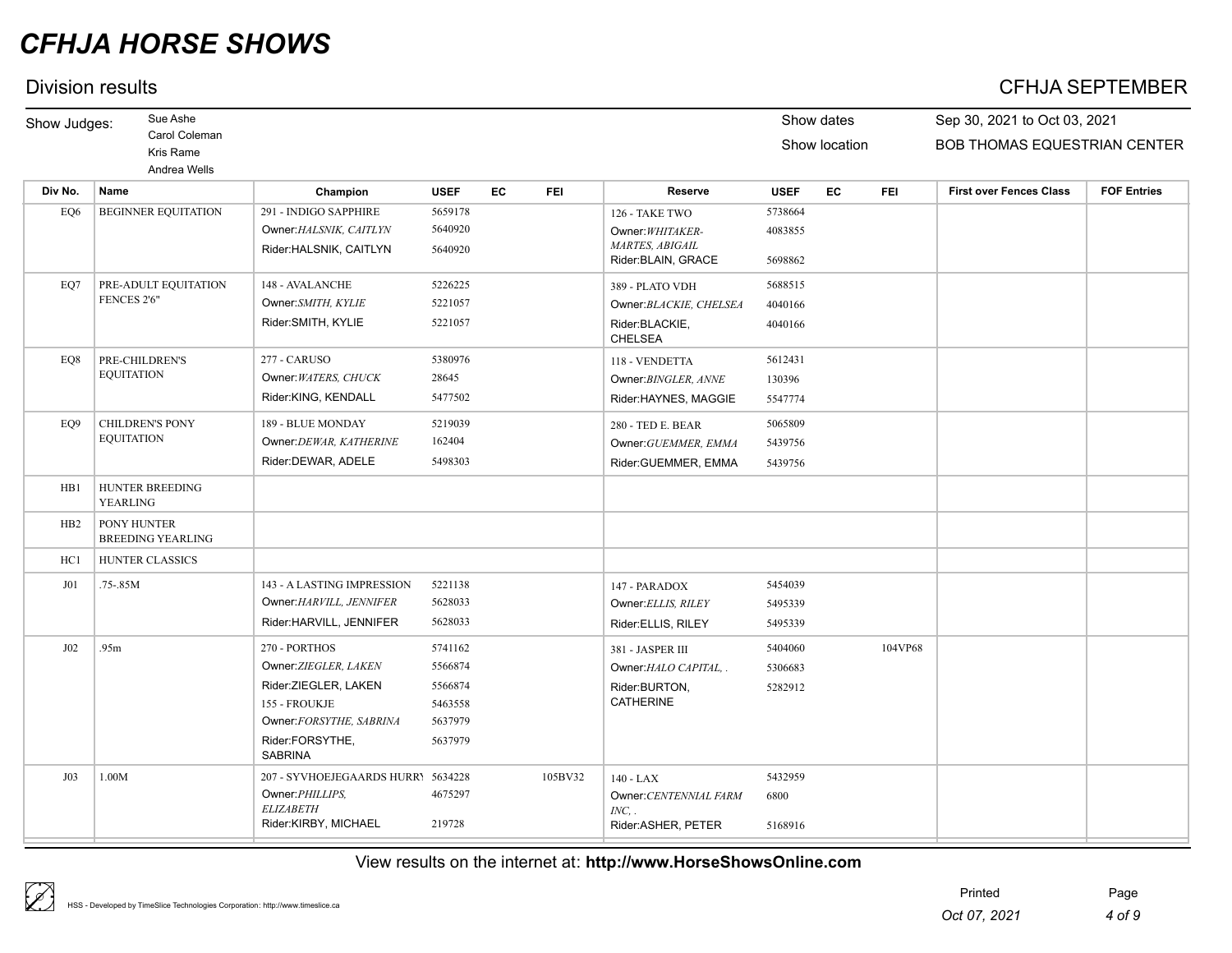## Division results CFHJA SEPTEMBER

| Show Judges: | Sue Ashe                                   |                                                                             |                    |    |            |                                                      | Show dates         |    |            | Sep 30, 2021 to Oct 03, 2021        |                    |  |
|--------------|--------------------------------------------|-----------------------------------------------------------------------------|--------------------|----|------------|------------------------------------------------------|--------------------|----|------------|-------------------------------------|--------------------|--|
|              | Carol Coleman<br>Kris Rame<br>Andrea Wells |                                                                             |                    |    |            |                                                      | Show location      |    |            | <b>BOB THOMAS EQUESTRIAN CENTER</b> |                    |  |
| Div No.      | <b>Name</b>                                | Champion                                                                    | <b>USEF</b>        | EC | <b>FEI</b> | Reserve                                              | <b>USEF</b>        | EC | <b>FEI</b> | <b>First over Fences Class</b>      | <b>FOF Entries</b> |  |
| J05          | 1.20m JUMPER                               | 307 - DELANO DE DARKO<br>Owner: BARBIERI, KIM                               | 5457456<br>190819  |    |            | 151 - ODE<br>Owner: DEWAR,                           | 5679596<br>162404  |    |            |                                     |                    |  |
|              |                                            | Rider: ALVAREZ, ELLA                                                        | 5422334            |    |            | <b>KATHERINE</b><br>Rider:DEWAR,<br><b>KATHERINE</b> | 162404             |    |            |                                     |                    |  |
| J06          | 1.25M                                      | 204 - FASCINATE                                                             | 5497568            |    | 105AE46    | 336 - CARIBI                                         | 5560030            |    |            |                                     |                    |  |
|              |                                            | Owner: PHILLIPS,<br><b>ELIZABETH</b>                                        | 4675297            |    |            | Owner: TRANQUILITY<br>FARM, .                        | 5683456            |    |            |                                     |                    |  |
|              |                                            | Rider:KIRBY, MICHAEL<br>345 - QUANTERO 2                                    | 219728<br>5400188  |    |            | Rider:GUILLEN, VICENTE                               | 5646846<br>5720397 |    |            |                                     |                    |  |
|              |                                            | Owner:MORRISVILLE                                                           | 4032806            |    |            | 387 - VIVIAN<br>Owner: HARTMAN, ASHLEY               | 4892258            |    |            |                                     |                    |  |
|              |                                            | COLLEGE FOUNDATION,<br>$INC,$ .                                             |                    |    |            | Rider:BEYER, KARL                                    | 5001845            |    |            |                                     |                    |  |
|              |                                            | Rider:DUFFY, KELSEY<br>203 - CARUSO 472                                     | 300280<br>5507944  |    | 103JJ12    |                                                      |                    |    |            |                                     |                    |  |
|              |                                            | Owner: PHILLIPS,<br><b>ELIZABETH</b><br>Rider:PHILLIPS,<br><b>ELIZABETH</b> | 4675297<br>4675297 |    |            |                                                      |                    |    |            |                                     |                    |  |
| J07          | 1.30m JUMPER                               | 337 - RUSTICA LS LA SILLA                                                   | 5575657            |    |            | 363 - CATWALK CALAIS                                 | 5163378            |    |            |                                     |                    |  |
|              |                                            | Owner: TRANQUILITY FARM,                                                    | 5683456            |    |            | Owner:MC CARTHY, ERIC                                | 4029170            |    |            |                                     |                    |  |
|              |                                            | Rider:GUILLEN, VICENTE                                                      | 5646846            |    |            | Rider: MC CARTHY, ERIC                               | 4029170            |    |            |                                     |                    |  |
|              |                                            | 124 - GLAMOUR VAN DE KAKEB 5386508                                          |                    |    | 104DS62    | 153 - ALMETA                                         | 5331944            |    |            |                                     |                    |  |
|              |                                            | Owner: WORDLEY, SHARN<br>Rider:BINGLER, ANNE                                | 4682675<br>130396  |    |            | Owner: DEWAR,<br><b>KATHERINE</b><br>Rider:DEWAR,    | 162404<br>162404   |    |            |                                     |                    |  |
|              |                                            | 396 - CADIZ                                                                 | 105KG04            |    | 105KG04    | <b>KATHERINE</b>                                     |                    |    |            |                                     |                    |  |
|              |                                            | Owner: PLAZ, FERNANDO                                                       | 5726728            |    |            | 356 - SLY                                            | 5272699            |    | 106OL94    |                                     |                    |  |
|              |                                            | Rider:GUILLEN, VICENTE                                                      | 5646846            |    |            | Owner: BINGLER, ANNE                                 | 130396             |    |            |                                     |                    |  |
|              |                                            |                                                                             |                    |    |            | Rider:BINGLER, ANNE                                  | 130396             |    |            |                                     |                    |  |
|              |                                            |                                                                             |                    |    |            | 125 - INSPIRADO                                      | 5638332            |    |            |                                     |                    |  |
|              |                                            |                                                                             |                    |    |            | Owner: PETERSEN, DEREK<br>Rider:BINGLER, ANNE        | 203278<br>130396   |    |            |                                     |                    |  |
| J08          | TAKE 2 THOROUGHBRED<br><b>JUMPER</b>       |                                                                             |                    |    |            |                                                      |                    |    |            |                                     |                    |  |
|              |                                            |                                                                             |                    |    |            |                                                      |                    |    |            |                                     |                    |  |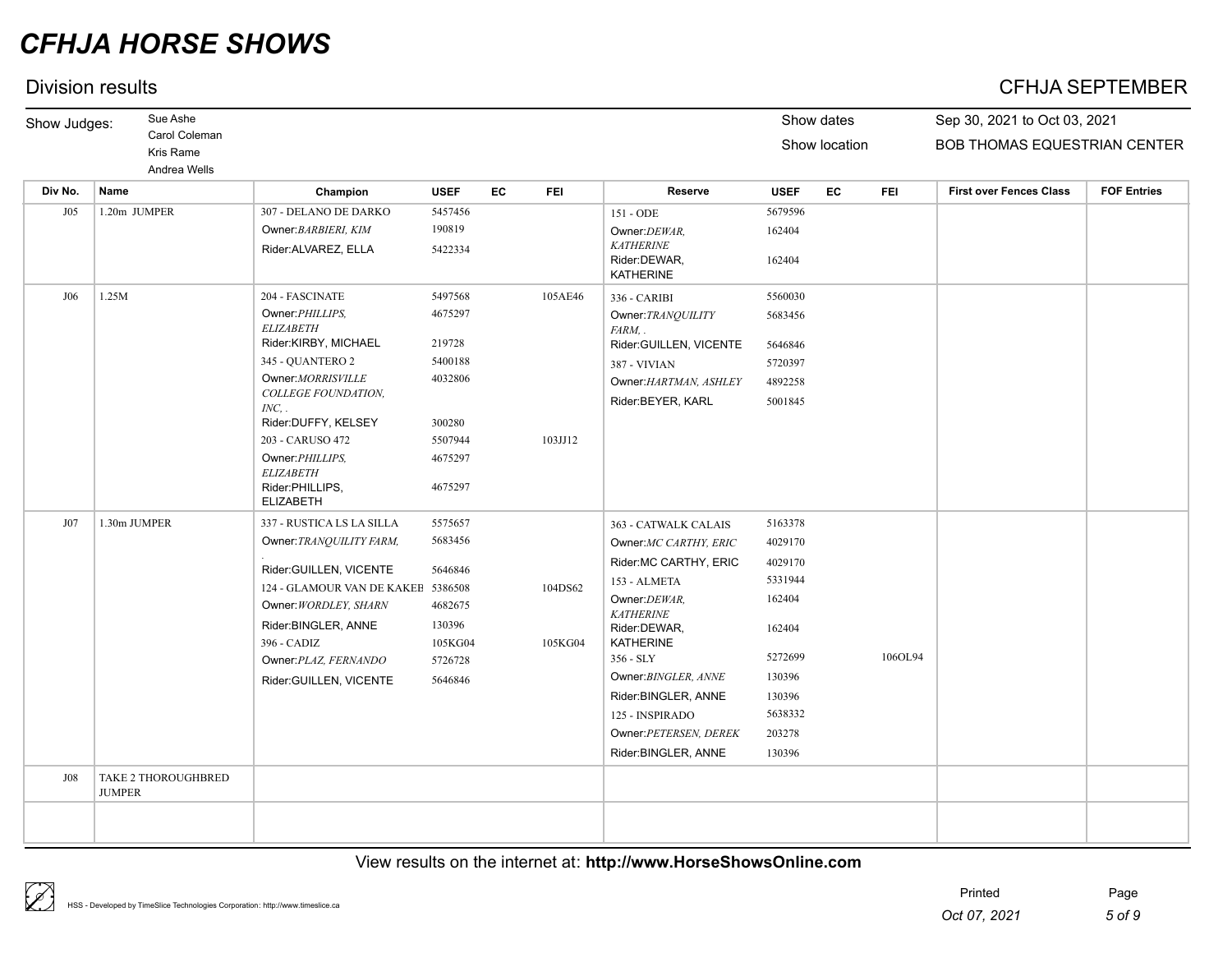## Division results CFHJA SEPTEMBER

| Show Judges: | Sue Ashe                                   |                                     |             |           |            |                                      |                  | Show dates    |              | Sep 30, 2021 to Oct 03, 2021   |                    |  |  |
|--------------|--------------------------------------------|-------------------------------------|-------------|-----------|------------|--------------------------------------|------------------|---------------|--------------|--------------------------------|--------------------|--|--|
|              | Carol Coleman<br>Kris Rame<br>Andrea Wells |                                     |             |           |            |                                      |                  | Show location |              | BOB THOMAS EQUESTRIAN CENTER   |                    |  |  |
| Div No.      | <b>Name</b>                                | Champion                            | <b>USEF</b> | <b>EC</b> | <b>FEI</b> | <b>Reserve</b>                       | <b>USEF</b>      | <b>EC</b>     | <b>FEI</b>   | <b>First over Fences Class</b> | <b>FOF Entries</b> |  |  |
| J09          | LOW CHILD JUMPER                           | 108 - GADGET                        | 5401630     |           |            | 230 - JOEY VAN DE NIEUWBUI 5493021   |                  |               |              |                                |                    |  |  |
|              |                                            | Owner: GREEN, IZZY                  | 5402483     |           |            | Owner: KEENER, PAIGE                 | 4979461          |               |              |                                |                    |  |  |
|              |                                            | Rider:GREEN, IZZY                   | 5402483     |           |            | Rider:KEENER, PAIGE                  | 4979461          |               |              |                                |                    |  |  |
| J10          | <b>ADULT AMATEUR</b>                       | 295 - BARANA VAN HET WIMPEI 5496144 |             |           |            | 265 - CARLA                          | 5477516          |               |              |                                |                    |  |  |
|              | <b>JUMPER</b>                              | Owner:ZARLENGA, OLGA                | 4910651     |           |            | Owner: TAYLOR, MELINDA               | 5285833          |               |              |                                |                    |  |  |
|              |                                            | Rider:ZARLENGA, OLGA                | 4910651     |           |            | Rider:TOBIN, PORTER                  | 5346247          |               |              |                                |                    |  |  |
|              |                                            |                                     |             |           |            | 330 - BALASZ                         | 5501820          |               |              |                                |                    |  |  |
|              |                                            |                                     |             |           |            | Owner: HUNT, PEYTON                  | 5409628          |               |              |                                |                    |  |  |
|              |                                            |                                     |             |           |            | Rider:LEE, HEATHER                   | 5248707          |               |              |                                |                    |  |  |
|              |                                            |                                     |             |           |            | 388 - KAPPI                          | JAS<br>9/30/2021 |               |              |                                |                    |  |  |
|              |                                            |                                     |             |           |            | Owner:MC CARTHY, ERIC                | 4029170          |               |              |                                |                    |  |  |
|              |                                            |                                     |             |           |            | Rider:MCDOWELL,<br><b>DELANEY</b>    | 4994640          |               |              |                                |                    |  |  |
| J11          | <b>CHILDRENS JUMPER</b>                    | 138 - VERA WANG                     | 5562099     |           | 104ZM87    | 268 - ROYAL HORLAZ                   | 5740406          |               |              |                                |                    |  |  |
|              |                                            | Owner: VEILLEUX, SARAH              | 4853399     |           |            | Owner:SMITH, SOPHIE                  | 5442364          |               |              |                                |                    |  |  |
|              |                                            | Rider:KUHN, ISABELLA                | 5606809     |           |            | Rider:SMITH, SOPHIE                  | 5442364          |               |              |                                |                    |  |  |
|              |                                            | 282 - BACCUS DE LA MILIERE          | 5491077     |           |            |                                      |                  |               |              |                                |                    |  |  |
|              |                                            | Owner:SESSUMS, MIA                  | 5442432     |           |            |                                      |                  |               |              |                                |                    |  |  |
|              |                                            | Rider:SESSUMS, MIA                  | 5442432     |           |            |                                      |                  |               |              |                                |                    |  |  |
|              |                                            | 315 - NUMBER ONE Z                  | 5643365     |           |            |                                      |                  |               |              |                                |                    |  |  |
|              |                                            | Owner: BENNER, BAILEY               | 5418590     |           |            |                                      |                  |               |              |                                |                    |  |  |
|              |                                            | Rider:BENNER, BAILEY                | 5418590     |           |            |                                      |                  |               |              |                                |                    |  |  |
| J12          | <b>JUNIOR/AMATEUR</b>                      | 186 - LITTLE JACK 10                | 5670012     |           |            | 273 - CLINTO VH DINGENSHO 5457966    |                  |               |              |                                |                    |  |  |
|              | OWNER JUMPER LOW                           | Owner:SACK, ELIZABETH               | 5311460     |           |            | Owner: VILLEMAIRE,                   | 4564247          |               |              |                                |                    |  |  |
|              |                                            | Rider:SACK, ELIZABETH               | 5311460     |           |            | <b>HEATHER</b><br>Rider: VILLEMAIRE, | 4564247          |               |              |                                |                    |  |  |
|              |                                            |                                     |             |           |            | <b>HEATHER</b>                       |                  |               |              |                                |                    |  |  |
|              |                                            |                                     |             |           |            | 300 - BRANDO DU ROUET                | 5347738          |               | 103MW0       |                                |                    |  |  |
|              |                                            |                                     |             |           |            | Owner: WEBBY, KIRK                   | 4064749          |               | $\mathbf{1}$ |                                |                    |  |  |
|              |                                            |                                     |             |           |            | Rider:WEBBY, JADE                    | 5169829          |               |              |                                |                    |  |  |
|              |                                            |                                     |             |           |            |                                      |                  |               |              |                                |                    |  |  |
|              |                                            |                                     |             |           |            |                                      |                  |               |              |                                |                    |  |  |
|              |                                            |                                     |             |           |            |                                      |                  |               |              |                                |                    |  |  |
|              |                                            |                                     |             |           |            |                                      |                  |               |              |                                |                    |  |  |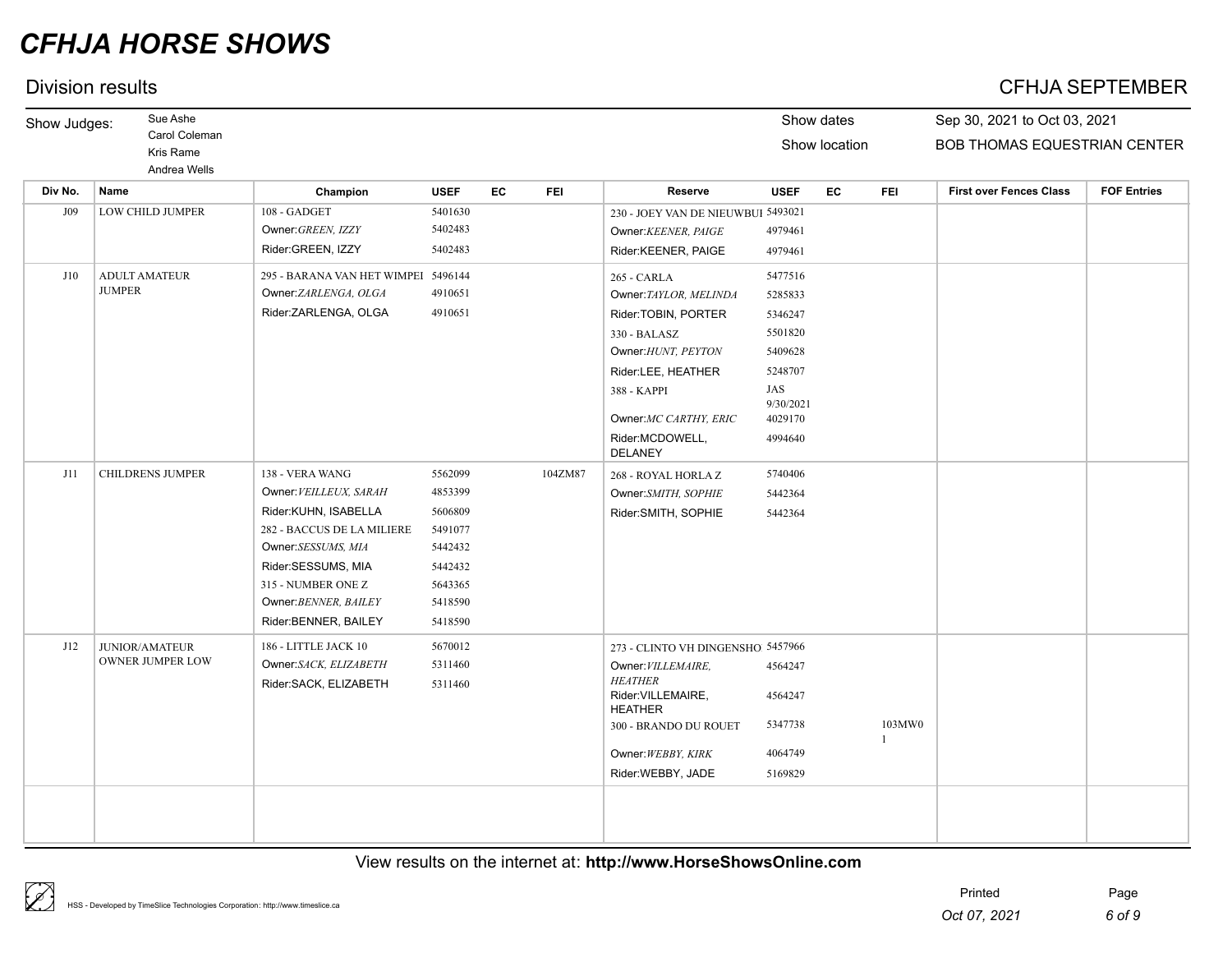## Division results CFHJA SEPTEMBER

| Show Judges:    | Sue Ashe                           |                                    |             |    |            |                                      |             | Show dates    |            | Sep 30, 2021 to Oct 03, 2021   |                    |  |
|-----------------|------------------------------------|------------------------------------|-------------|----|------------|--------------------------------------|-------------|---------------|------------|--------------------------------|--------------------|--|
|                 | Carol Coleman                      |                                    |             |    |            |                                      |             | Show location |            | BOB THOMAS EQUESTRIAN CENTER   |                    |  |
|                 | Kris Rame<br>Andrea Wells          |                                    |             |    |            |                                      |             |               |            |                                |                    |  |
| Div No.         | Name                               | Champion                           | <b>USEF</b> | EC | <b>FEI</b> | <b>Reserve</b>                       | <b>USEF</b> | EC            | <b>FEI</b> | <b>First over Fences Class</b> | <b>FOF Entries</b> |  |
| J13             | JUNIOR/AMATEUR                     | 302 - UNCLE AD W Z                 | 5625111     |    | 104HW17    | 352 - WAYMAKER                       | 5738556     |               |            |                                |                    |  |
|                 | <b>OWNER JUMPER</b>                | Owner: GLUCKMAN, KATE              | 4027321     |    |            | Owner: PETERSEN, DEREK               | 203278      |               |            |                                |                    |  |
|                 | <b>MEDIUM</b>                      | Rider:GLUCKMAN, KATE               | 4027321     |    |            | Rider:HALLEY, CAMRYN                 | 5059692     |               |            |                                |                    |  |
|                 |                                    | 236 - BUTTERFLY CHAVANNAIS 5415540 |             |    | 104AD28    |                                      |             |               |            |                                |                    |  |
|                 |                                    | Owner: FUCHS, KAILEY               | 5274188     |    |            |                                      |             |               |            |                                |                    |  |
|                 |                                    | Rider:FUCHS, KAILEY                | 5274188     |    |            |                                      |             |               |            |                                |                    |  |
| J14             | PONY JUMPERS                       |                                    |             |    |            |                                      |             |               |            |                                |                    |  |
| J15             | <b>MISC JUMPER</b>                 |                                    |             |    |            |                                      |             |               |            |                                |                    |  |
| J16             | LOW ADULT AMATEUR<br><b>JUMPER</b> |                                    |             |    |            |                                      |             |               |            |                                |                    |  |
| JC1             | MISC. JUMPER CLASSICS              |                                    |             |    |            |                                      |             |               |            |                                |                    |  |
| JO4             | 1.10m JUMPER                       | 256 - RUN MARVIN RUN               | 5393863     |    | 105YG05    | 327 - ALL NIGHT                      | 5720716     |               |            |                                |                    |  |
|                 |                                    | Owner: POU, TAYLOR                 | 5474520     |    |            | Owner:STROZ,                         | 5652978     |               |            |                                |                    |  |
|                 |                                    | Rider:POU, TAYLOR                  | 5474520     |    |            | <b>ALEXANDRA</b>                     |             |               |            |                                |                    |  |
|                 |                                    |                                    |             |    |            | Rider:ROBINSON, HALEY                | 4550413     |               |            |                                |                    |  |
| M <sub>01</sub> | NON THOROUGHBRED                   | 216 - DILLY DALLY                  | 5566935     |    |            | 283 - DUCHESS RW                     | 5657187     |               |            |                                |                    |  |
|                 | <b>HUNTER</b>                      | Owner:STANTON, MARY<br><b>BETH</b> | 5223625     |    |            | Owner:EQUILUXE GLOBAL                | 5656901     |               |            |                                |                    |  |
|                 |                                    | Rider:LEFFKOWITZ, ISAAC            | 4899470     |    |            | VENTURES, .<br>Rider: WALSH, JASMINE | 4065619     |               |            |                                |                    |  |
| M <sub>02</sub> | <b>LOW HUNTER</b>                  | 365 - ADORATION                    | 5355219     |    |            | 173 - POPULAIRE                      | 5400102     |               |            |                                |                    |  |
|                 |                                    | Owner:LYNCH, DONNA                 | 5025065     |    |            | Owner: HARRINGTON,                   | 4062635     |               |            |                                |                    |  |
|                 |                                    | Rider:LYNCH, DONNA                 | 5025065     |    |            | <b>JENNIFER</b>                      |             |               |            |                                |                    |  |
|                 |                                    |                                    |             |    |            | Rider:DICKINSON,<br><b>SHANNON</b>   | 4055548     |               |            |                                |                    |  |
| M <sub>03</sub> | <b>BABY GREEN HUNTER</b>           | 192 - SUNSHINE DAYDREAM            | 5657662     |    |            | 174 - CHOZEN                         | 5350315     |               |            |                                |                    |  |
|                 |                                    | Owner: KLEINMAN, LAURA             | 5322402     |    |            | Owner:ERICKSON, MEGAN                | 5243352     |               |            |                                |                    |  |
|                 |                                    | Rider:KELLNER, CLAIR               | 166800      |    |            | Rider:DICKINSON,<br><b>SHANNON</b>   | 4055548     |               |            |                                |                    |  |
| M <sub>04</sub> | <b>LOCAL HUNTER</b>                | 172 - UMAKO DE VIRGINIA            | 5353645     |    |            | 239 - KNOCKOUT NHF                   | 5386404     |               |            |                                |                    |  |
|                 |                                    | Owner:DAVIDSON, CLAIRE             | 5495023     |    |            | Owner:LONDON, RICHARD                | 5719628     |               |            |                                |                    |  |
|                 |                                    | Rider:DICKINSON,<br><b>SHANNON</b> | 4055548     |    |            | Rider: WOLFE, DEREK                  | 4684168     |               |            |                                |                    |  |
|                 |                                    |                                    |             |    |            |                                      |             |               |            |                                |                    |  |
|                 |                                    |                                    |             |    |            |                                      |             |               |            |                                |                    |  |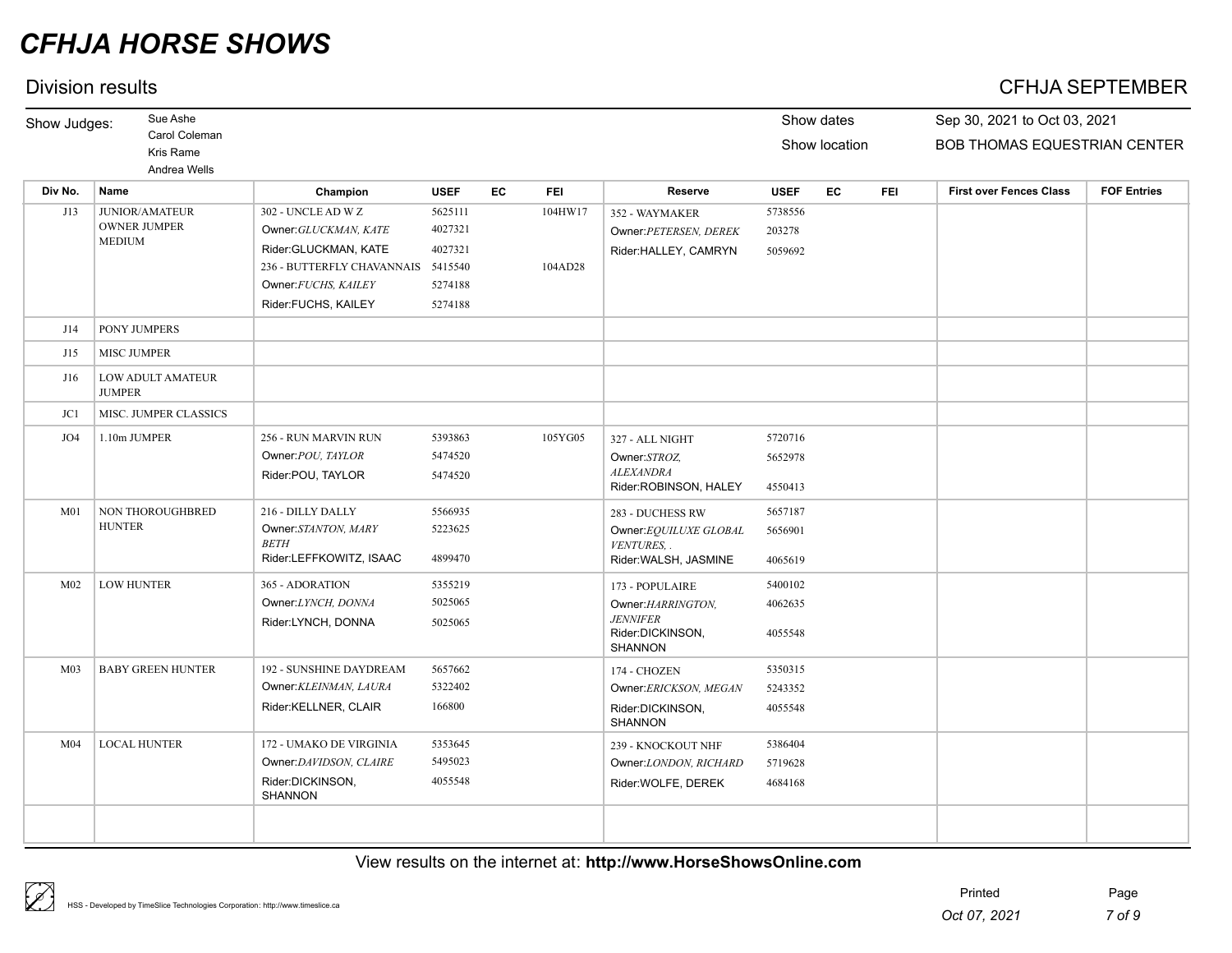## Division results CFHJA SEPTEMBER

| Show Judges:    | Sue Ashe                                      |                                     |                  |    |            |                                        |                               | Show dates    |            | Sep 30, 2021 to Oct 03, 2021        |                    |
|-----------------|-----------------------------------------------|-------------------------------------|------------------|----|------------|----------------------------------------|-------------------------------|---------------|------------|-------------------------------------|--------------------|
|                 | Carol Coleman                                 |                                     |                  |    |            |                                        |                               | Show location |            | <b>BOB THOMAS EQUESTRIAN CENTER</b> |                    |
|                 | Kris Rame<br>Andrea Wells                     |                                     |                  |    |            |                                        |                               |               |            |                                     |                    |
| Div No.         | Name                                          | Champion                            | <b>USEF</b>      | EC | <b>FEI</b> | <b>Reserve</b>                         | <b>USEF</b>                   | EC            | <b>FEI</b> | <b>First over Fences Class</b>      | <b>FOF Entries</b> |
| M <sub>05</sub> | LOW HUNTER - NON                              | 116 - WATCHUSAYIN                   | 5357106          |    |            | 287 - THE GOOD LIFE                    | 5219628                       |               |            |                                     |                    |
|                 | PROFESSIONAL TO RIDE                          | Owner: MOORE, MADISON               | 5323664          |    |            | Owner:LURIE, JULIANNE                  | 5657407                       |               |            |                                     |                    |
|                 |                                               | Rider:MOORE, GRAYSON                | 5568452          |    |            | Rider:LURIE, JULIANNE                  | 5657407                       |               |            |                                     |                    |
| M06             | <b>SCHOOLING PONY</b><br><b>HUNTER</b>        |                                     |                  |    |            |                                        |                               |               |            |                                     |                    |
| M <sub>07</sub> | PRE-ADULT AMATEUR                             | 174 - CHOZEN                        | 5350315          |    |            | 365 - ADORATION                        | 5355219                       |               |            |                                     |                    |
|                 | <b>HUNTER</b>                                 | Owner:ERICKSON, MEGAN               | 5243352          |    |            | Owner:LYNCH, DONNA                     | 5025065                       |               |            |                                     |                    |
|                 |                                               | Rider:ERICKSON, MEGAN               | 5243352          |    |            | Rider:LYNCH, DONNA                     | 5025065                       |               |            |                                     |                    |
| M08             | PRE-CHILDREN'S                                | 118 - VENDETTA                      | 5612431          |    |            | 287 - THE GOOD LIFE                    | 5219628                       |               |            |                                     |                    |
|                 | <b>HUNTER</b>                                 | Owner: BINGLER, ANNE                | 130396           |    |            | Owner:LURIE, JULIANNE                  | 5657407                       |               |            |                                     |                    |
|                 |                                               | Rider:HAYNES, MAGGIE                | 5547774          |    |            | Rider:LURIE, JULIANNE                  | 5657407                       |               |            |                                     |                    |
| M09             | HUNTER TYPE<br>PLEASURE HORSE/PONY            |                                     |                  |    |            |                                        |                               |               |            |                                     |                    |
| M10             | <b>OPPORTUNITY</b><br>SHORT/LONG STIRRUP      | 328 - RIGHT ON TARGET               | 5417200          |    |            | 116 - WATCHUSAYIN                      | 5357106                       |               |            |                                     |                    |
|                 |                                               | Owner:KICKAPOO PONIES,              | 5360234          |    |            | Owner: MOORE, MADISON                  | 5323664                       |               |            |                                     |                    |
|                 | <b>HUNTER</b>                                 | Rider: HILLARY, AVA                 | 5531813          |    |            | Rider:MOORE, GRAYSON                   | 5568452                       |               |            |                                     |                    |
| M11             | <b>BEGINNER RIDER</b>                         | 150 - IN THE NICK OF TIME           | 5582706          |    |            | 126 - TAKE TWO                         | 5738664                       |               |            |                                     |                    |
|                 | <b>HUNTER</b>                                 | Owner: DUBILL, CATHERINE            | 5645665          |    |            | Owner: WHITAKER-                       | 4083855                       |               |            |                                     |                    |
|                 |                                               | Rider: DUBILL, CATHERINE            | 5645665          |    |            | MARTES, ABIGAIL<br>Rider: BLAIN, GRACE | 5698862                       |               |            |                                     |                    |
|                 |                                               |                                     |                  |    |            |                                        |                               |               |            |                                     |                    |
| M12             | <b>CROSSRAIL HUNTER</b><br><b>OPPORTUNITY</b> | 358 - WILLY WONKA<br>Owner: POWERS, | 4578970<br>38672 |    |            | 187 - PRETTY IN PINK                   | <b>OPPORT</b><br><b>UNITY</b> |               |            |                                     |                    |
|                 |                                               | <b>GEORGANN</b>                     |                  |    |            | Owner:GOODMAN,                         | 5191066                       |               |            |                                     |                    |
|                 |                                               | Rider:TOTTLE, SOPHIA                | <b>OPPORTUI</b>  |    |            | <b>MORGAN</b><br>Rider:HENRICH, SIENNA | 5720643                       |               |            |                                     |                    |
|                 |                                               |                                     |                  |    |            |                                        |                               |               |            |                                     |                    |
| M13             | MODIFIED JR/AM<br><b>HUNTER</b>               |                                     |                  |    |            |                                        |                               |               |            |                                     |                    |
| M14             | MODIFIED CH/AD                                | 172 - UMAKO DE VIRGINIA             | 5353645          |    |            | 115 - EQUINOX                          | 4973787                       |               |            |                                     |                    |
|                 | <b>HUNTER</b>                                 | Owner:DAVIDSON, CLAIRE              | 5495023          |    |            | Owner: BILLINGS, ROB                   | 224159                        |               |            |                                     |                    |
|                 |                                               | Rider:DAVIDSON, CLAIRE              | 5495023          |    |            | Rider:MOORE, MADISON                   | 5323664                       |               |            |                                     |                    |
| W <sub>01</sub> | WARM UP CLASSES                               |                                     |                  |    |            |                                        |                               |               |            |                                     |                    |
|                 |                                               |                                     |                  |    |            |                                        |                               |               |            |                                     |                    |
|                 |                                               |                                     |                  |    |            |                                        |                               |               |            |                                     |                    |